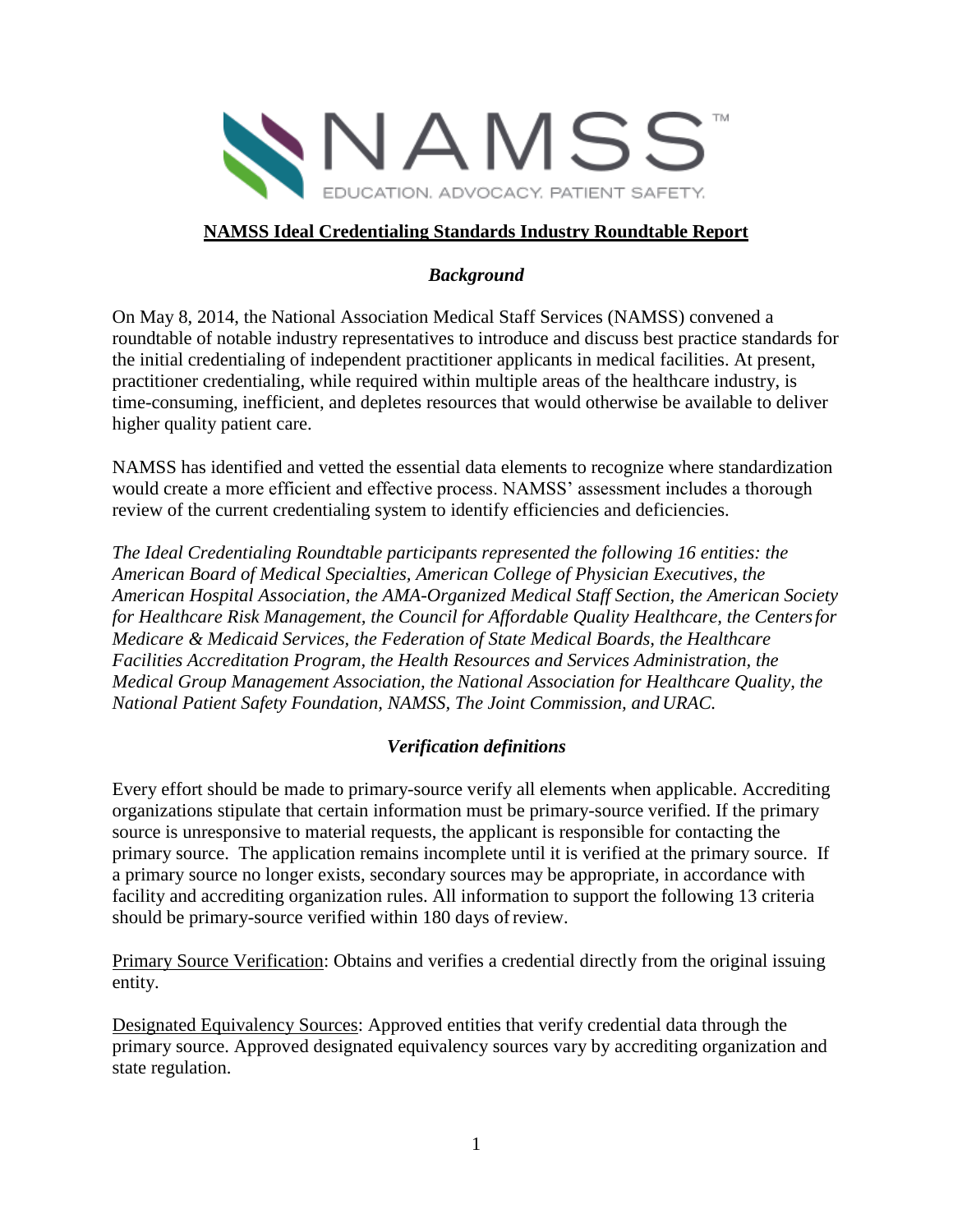Secondary Sources: May include credential verification from another facility, copies of a credential verification, or confirmation from a source that verified the credential. Secondary sources should only be used if the primary source no longer exists, in accordance with facility policy and accreditation standards. Per accrediting standards and facility regulations, secondary sources are unacceptable for many data elements.

### *Standards*

The standards identify 13 essential criteria for credentialing an initial practitioner applicant. Identifying and focusing the process on the 13 criteria is the initial step towards improving credentialing efficiencies and effectiveness.

Each health facility and system should establish specific qualifications for medical staff membership and clinical privileges that reflect practitioner competency for an initial applicant. They should incorporate the 13 criteria, which NAMSS has identified as best practice essential elements in its Ideal Credentialing Standards, into their rules and regulations, credentialing policies and procedures, or other governance documents to ensure that the credentialing process is objective, systematic, and without discrimination or bias.

Just as credentialing confirms the data provided by a practitioner on their application, it may also detect information that determines or raises suspicion regarding professional competence, malevolence, behavioral problems, or other red flags that would prohibit a health facility and system from credentialing, and/or privileging an applicant. Red flags do not automatically preclude a practitioner from becoming credentialed or receiving clinical privileges; however, they should be investigated to the satisfaction of the medical staff.

Examples of potential red flags:

- Resignation from a medical staff at any time in an applicant's career.
- Reports of problems in an applicant's professional practice.
- All past or pending state licensing board, medical staff organization, orprofessional society investigative proceedings.
- Unexplained or unaccounted time gaps.
- No response to a reference inquiry from an applicant's past affiliation.
- Disciplinary actions by medical staff organizations, hospitals, state medical boards,or professional societies.
- Any claims or investigations of fraud, abuse and/or misconduct from professionalreview organizations, third-party payers, or government entities.
- Insufficient or unverified coverage from a professional liability insurancepolicy.
- Pattern of jury verdicts and settlements for professional liability claims (which should still be individually reviewed).
- Inability to maintain a medical practice within the facility's service jurisdiction for any amount of time. $1$

### *The Ideal Credentialing Standards for Initial Practitioner Applicants: Best Practice Criteria and Protocol for Healthcare Facilities*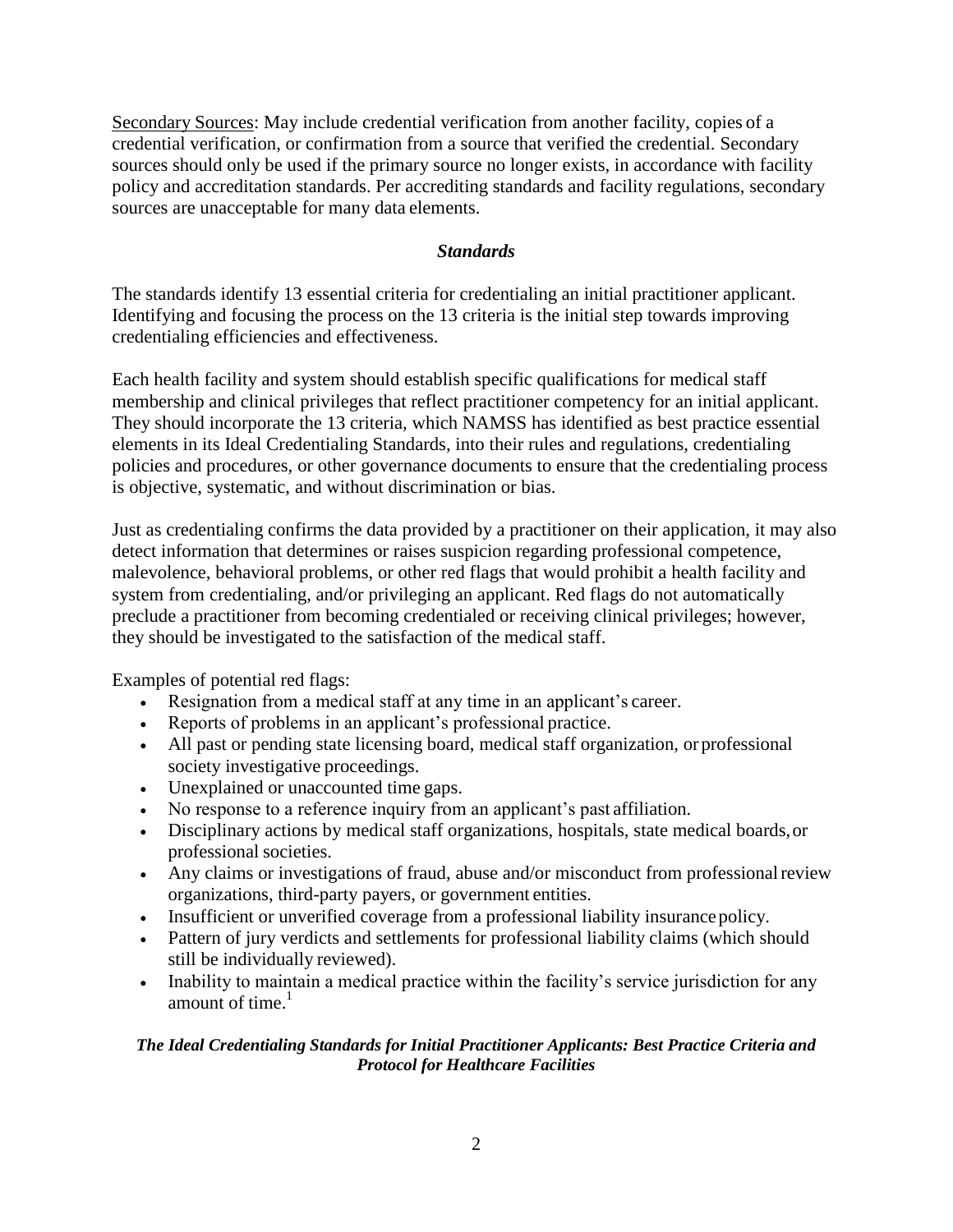NAMSS credentialing best practices for initial practitioner applicants include an evidence-based evaluation that should verify the following 13 specific criteria from primary sources as the data will generate the information necessary to assess an applicant's professional competence and conduct, as well as help identify practitioners that need further investigation or are not suitable to be credentialed. *Note: Organizations listed as primary sources below are only provided as examples of sources from which verification may be determined. NAMSS does not endorse any particular organizations below, and the examples should not be considered an exhaustive list. MSPs should take care to vet any primary source on behalf of their facility as they determine necessary.*

# **1. Proof of Identity**

- $\triangleright$  Government-issued photo identification
- $\triangleright$  NPI number
- $\triangleright$  I-9 documentation listed as List A or List B or List C as defined on form
- VISA card or Employment Verification card

Verifying a practitioner's identity with government-issued documentation and an identifiable photograph ensures that his/her identity is correct. This step coincides with criterion 13: Professional References, which stipulates that references should attest that the photo accompanying the facility reference request is the applicant. Valid government-issued photo identification, in addition to any of the other three documents listed above, can be used to verify an applicant's identity.

*Primary Sources: Government-issued identification.*

# **2. Education and Training**

- $\triangleright$  Complete list (domestic and foreign) of medical school, training programs, internship, residency, and fellowship enrollment and completion dates, as well as clinical degrees and other relevant experience in MM/YY format
- $\triangleright$  Completion status
- $\triangleright$  Explanation of any time gaps greater than 60 days
- $\triangleright$  Fifth Pathway certification, if applicable
- $\triangleright$  ECFMG validation

All listed education and training entities that confirm training or education must include start and end dates, as well as evaluation according to ACGME competencies. Applicants are required to submit a written explanation of any time gap greater than 60 days. Time gaps shed light on details of an applicant's education and training experience that are not explicit in self-reported materials. Explanations of these gaps, or lack thereof, may provide insight into an applicant's past that may be critical to the credentialing decision/recommendation. Applicants should also submit a written explanation of any instances of discipline, suspension, probation, or reprimand.

*Primary Sources: May include but should not be limited to state regulation and applicable professional and training schools or residency training programs, National Student Clearinghouse, AMA, AOA, ECFMG, FSMB, and state medical boards.*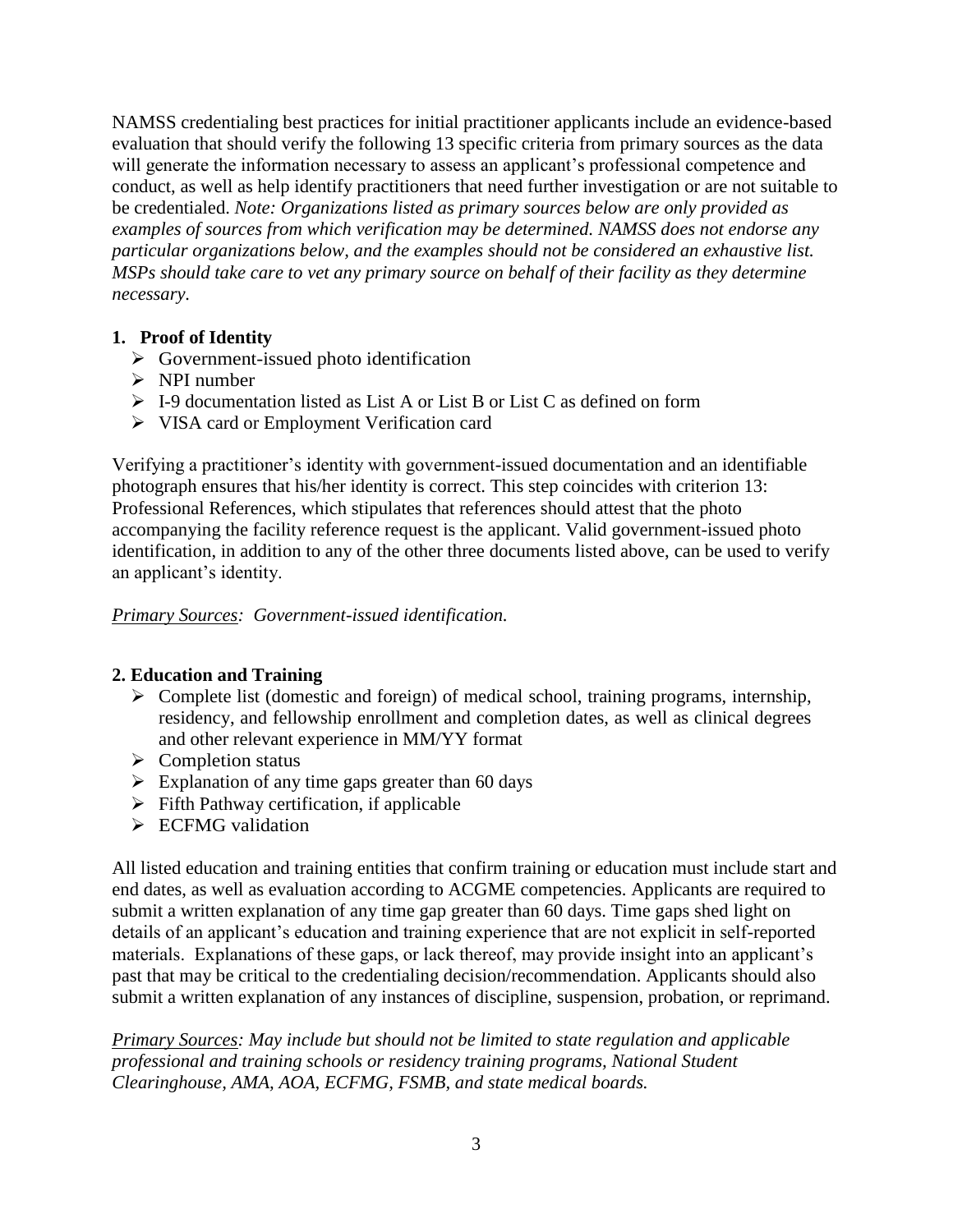### **3. Military Service**

 $\triangleright$  DD214 if recently discharged (i.e. within the past 12 months). If currently serving, comprehensive list of military experience, including military branch and enlistment dates.

Similar to education and training history, verifying an applicant's military experience provides insight into an applicant's work history and overall professional competency. The details derived from the above information provide a thorough overview of an applicant's performance. Enlistment time gaps may not be as straightforward as education and training gaps, but should not be overlooked and may require further investigation, including a written explanation by the applicant.

*Primary Sources: DD214, National Personnel Records Center (NPRC), verification from the applicable military branch, and current duty station.*

### **4. Professional Licensure**

 $\triangleright$  Complete list and/or copies of all professional licensure including the issuing state, license type, license number, status, and issue and expiration dates

The applicable state licensing agencies verify the validity, dates, and status of licenses listed on an application. Licenses allow practice within the scope of each license held, however, facilities can restrict this scope through privileging. MSPs should also query the Federation of State Medical Boards (FSMB) for any unreported licenses.

MSPs should directly investigate surrendered licenses or license sanctions, restrictions, revocations, suspensions, reprimands, or probations by a licensing entity, if applicable, or the National Practitioner Data Bank (NPDB). Applicants should also submit a written explanation of any instances of discipline, suspension, probation, or reprimand.

*Primary Sources: State licensing boards and FSMB.*

# **5. DEA Registration and State DPS and CDS Certifications**

 Complete list and/or copies of DEA, DPS, and/or CDS certificates including issuing state, status, registration number, and issue and expiration dates

*Primary Sources: DEA, National Technical Information Service, state DPS, state CDS.*

# **6. Board Certification**

 Complete list of Board-specialty certifications held including original dates; recertification dates; and participation, if applicable, in Maintenance of Certification.

The applicable certifying Board is the primary source for this verification. Board-certification verification must adhere to specific maintenance of certification requirements, if applicable.

*Primary Sources: Directly from the board or display agent, such as ABMS, AMA, ABPS or AOA.*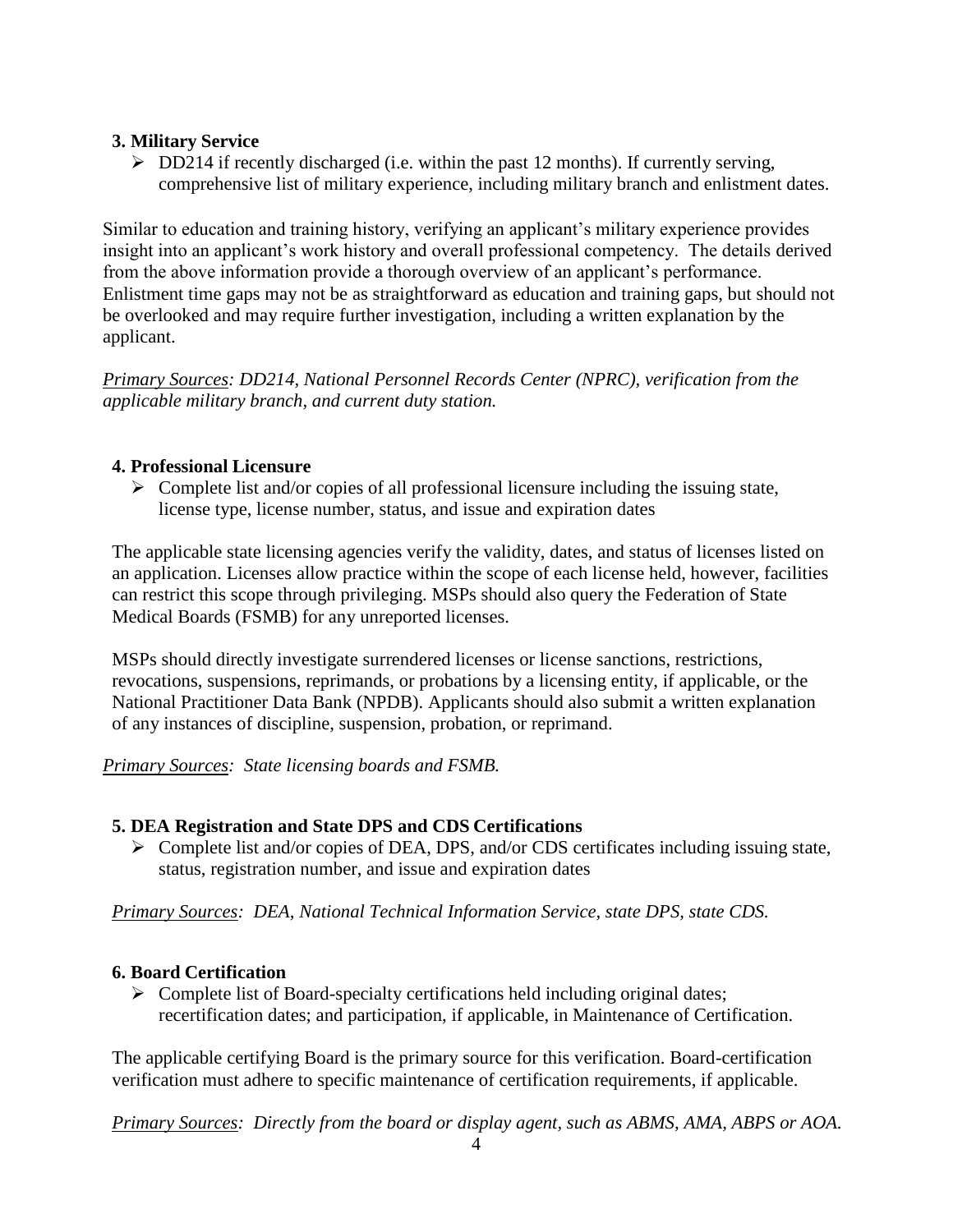### **7. Affiliation and Work History**

- $\triangleright$  Chronological, comprehensive list of all facilities in which a practitioner has worked or held clinical privileges (e.g. academic appointments, hospitals, practice groups, surgery centers, etc.), including start date, date on staff, employment or staff status, verification of standing, and end date for at least the past 5 years for work history and 5 years for affiliation history – or as far back as necessary per any conflicting information or suspicious indicators.
- $\triangleright$  Explanation of any time gaps greater than 60 days

A practitioner's application and resume/curriculum vitae should be checked against primary sources. A practitioner in good standing should have no adverse professional review action taken by an employer or work affiliation. The Health Care Quality Improvement Act defines "adverse actions" as "reducing, restricting, suspending, revoking, denying, or failing to renew clinical privileges or membership in a health care entity." <sup>2</sup>NAMSS Pracitioner Affiliation Sharing Source (PASS) has two options for letters attesting to good standing that assert that neither the practitioner's staff membership nor clinical privileges have been involuntarily reduced, restricted, suspended, revoked, denied, or not renewed.<sup>3</sup>

Applicants must provide a written explanation for any instances of discipline, suspension, probation, or reprimand as well as work history time gaps greater than 60 days. Affiliation history should include the start and end months and years (MM/YY-MM/YY). Obtaining a complete work history is ideal, but MSPs should verify at minimum the past 5 years of work history and the past 5 years of affiliation history to help assess current competency.

Affiliation and Work History is currently an element that is only verified based on what a practitioner divulges on the application form or curriculum vitae. NAMSS recognizes this can cause unknown gaps in essential information that may relate to a practitioner's clinical competence. NAMSS continues to work with industry partners to promote PASS that allows hospitals and other healthcare entities to directly report affiliation data. An ideal standard is to have all of the practitioner's professional affiliations and practice history confirmed instead of what is voluntarily reported.

*Primary Sources: NAMSS PASS\* or verification from applicable facilities.*

*\* NAMSS PASS is a secure, online database that provides quick, easy, and inexpensive access to the affiliation history of the practitioners you credential and is the first and only universal resource for tracking practitioner affiliation history*

# **8. Criminal Background Disclosure**

 $\triangleright$  Federal, state, and county databases

Background checks include conducting a County Criminal Search and National Criminal Search to check an applicant's criminal activity within the past seven (7) years at minimum. MSPs should query each County Criminal Search for all counties in which the applicant has resided and worked. Collectively, the County and National Criminal Searches use an array of databases to collect information such as sex-offender data and terrorist activity.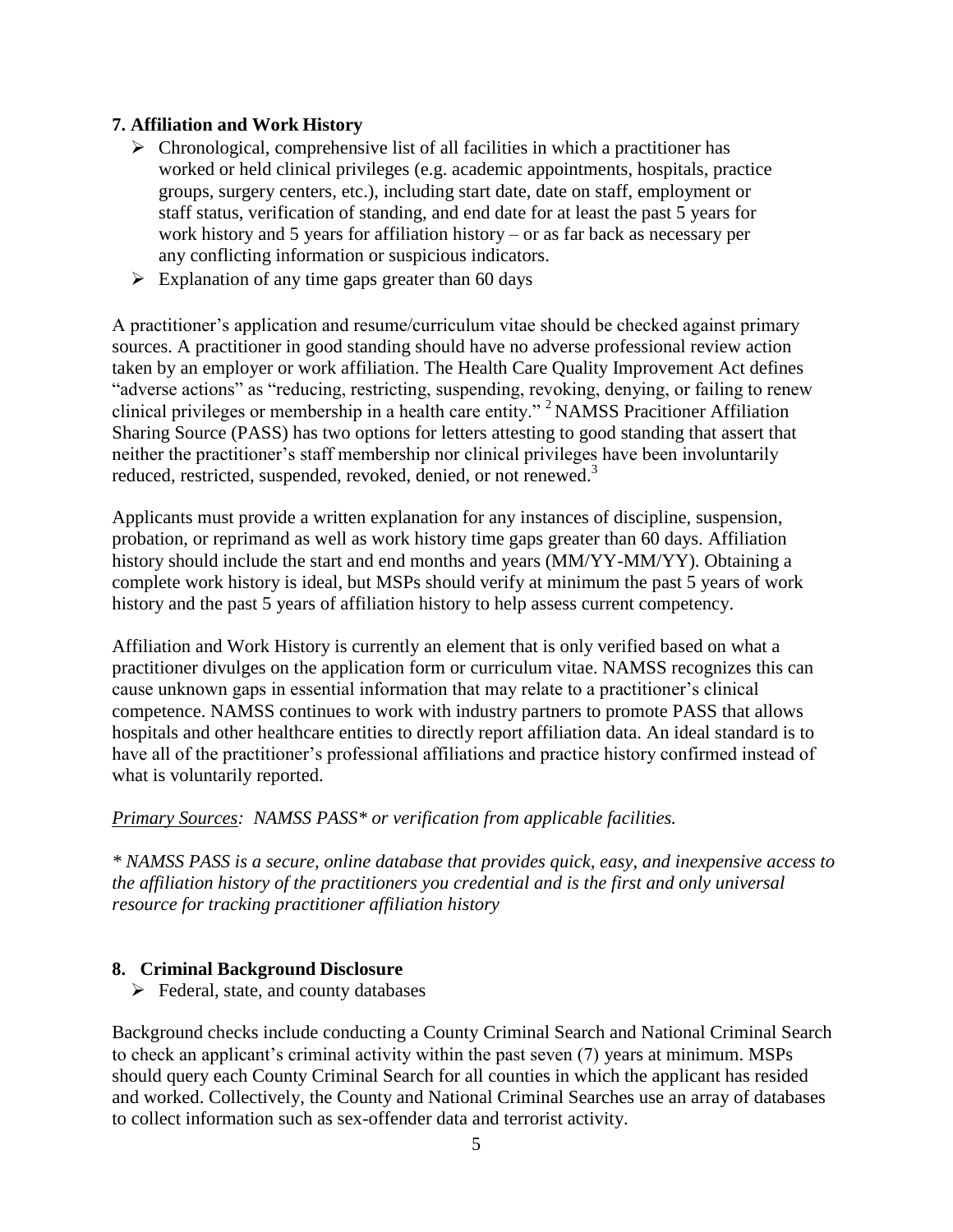Frequent adverse incidents throughout an applicant's work history, felony convictions, criminal history, and rehabilitation history may require additional, more extensive review. Criminal background checks should occur during initial credentialing.

*Primary Sources: National, state, and county criminal databases, (facility-approved government body vendor).*

### **9. Sanctions Disclosure**

 $\triangleright$  Federal and state, if applicable

Temporary and permanent sanctions or licensure restrictions are relevant. The type of licensure restriction is important to consider. For instance, a physical limitation may preclude performing surgery, but not other types of clinical practice. Explanations should accompany any sanctions from certifying boards, payers, CMS, or licensing agencies. NPDB's Continuous Query issues alerts for new and monthly reports of all CMS sanctions, federal sanctions, state sanctions, and restrictions on licensure, certification, or scope of practice. The Office of Inspector General's (OIG) List of Excluded Individuals/Entities (LEIE) maintains and provides monthly updates on practitioners currently barred from participating in CMS and/or other federal healthcare programs. The System for Award Management (SAM) monitors federal agency debarments, including those from OIG.

*Primary Sources: NPDB, OIG, SAM, FSMB.*

#### **10. Health Status**

 $\triangleright$  Verifying whether the applicant has or ever had any physical or mental condition that would affect his/her ability to practice.

*Primary Sources: Applicant attestation; practitioner's application; physical, if applicable.*

# **11. NPDB**

The NPDB provides healthcare-specific information on state and federal criminal convictions and civil judgments, as well as malpractice history and hospital sanctions. The Data Bank must be queried during the initial credentialing process in accordance with the provisions of the Health Care Quality Improvement Act.

*Primary Source: NPDB.*

#### **12. Malpractice Insurance**

- $\triangleright$  Comprehensive list of insurance carriers, including coverage dates and coverage types
- $\triangleright$  List of open, pending, settled, closed, and dismissed cases
- $\triangleright$  Current certificate of insurance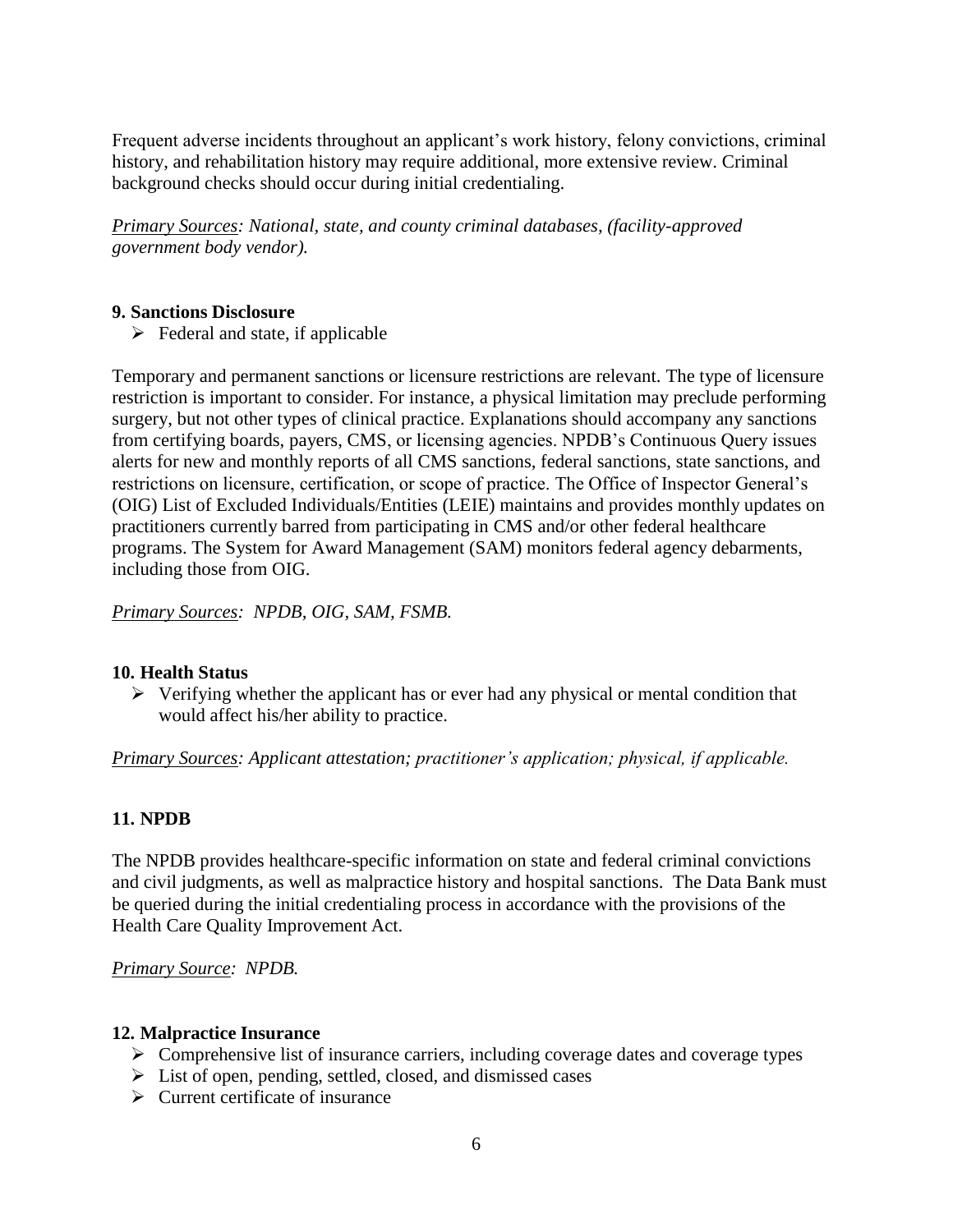The applicant should provide a listing of all current and past malpractice insurance carriers within at least the past five years, including coverage dates, coverage types, and policy numbers. MSPs should query relevant databases to verify an applicant's complete malpractice history and ascertain the background, status, and nature of any malpractice cases associated with the applicant. The MSP should verify that the applicant holds current professional liability coverage with limits that meet or exceed their organization's requirements.

*Primary Sources: Current and past malpractice carriers, NPDB.*

#### **13. Professional & Peer References**

 $\triangleright$  Professional references noting current competence

Professional authorities who have worked directly with the applicant within the past two years – such as training program directors and department chairs or chiefs – who can authoritatively speak to an applicant's experience, as well as peer references within the same professional discipline, are ideal references.

The Accreditation Council for Graduate Medical Education (ACGME) recommends six bestpractice standards for assessing an applicant's competencies: patient care, medical knowledge, practice-based learning and improvement, systems-based practice, professionalism, and interpersonal skills and communication.<sup>4</sup> Those providing references should consider ACGME's list when assessing an applicant's ability to competently perform requested privileges as delineated on the peer reference request.

*Primary Sources: Letter or form signed and dated from the professional reference.*

#### *Next Steps: Additional Process Reforms Needed*

Currently, administrative protocol accounts for between 15-30 percent of all healthcare spending.<sup>5</sup> Price Waterhouse Cooper estimates that reducing administrative redundancies could save hospitals an estimated \$40 million each year.<sup>6</sup> In response to Sections 1104 and 10109 of the Affordable Care Act and to reduce administrative burdens, the National Committee on Vital Health Statistics (NCVHS) developed recommendations to digitize and standardize the practitioner credentialing process.<sup>7</sup>

NCVHS cited redundant forms, the lack of automation, and the unique process that each facility requires as the critical obstacle to simplifying and streamlining the practitioner credentialing process.<sup>8</sup>The time that medical service professionals (MSPs) must devote to processing redundant credentialing forms alone is approximately 20 hours per provider each year. A 2012 estimate projected that a standardized credentialing system could save the U.S. healthcare system close to \$1 billion each year.<sup>9</sup>

While verifying the 13 essential data elements for initial practitioner credentialing will create efficiencies at many healthcare facilities, significant reform is still required in how the data verification is paid for as this drives significant expense.